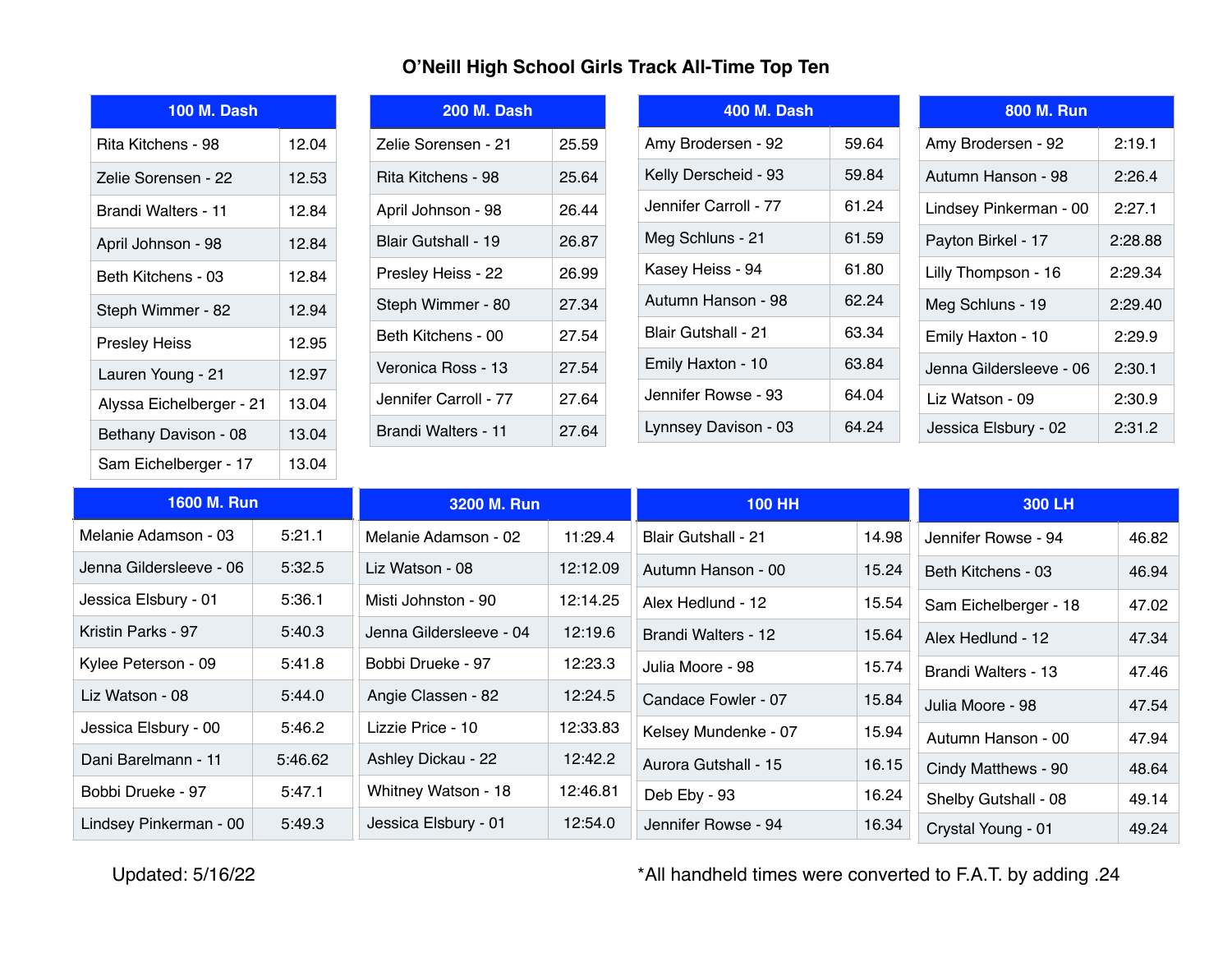## **O'Neill High School Girls Track All-Time Top Ten**

| Discus                |            |  |  |  |
|-----------------------|------------|--|--|--|
| Kara Putnam - 91      | 146-4      |  |  |  |
| DiAnne Ulrich - 80    | 132-9      |  |  |  |
| Mary Harder - 04      | 128-2      |  |  |  |
| Jenna Chohon - 02     | 122-7      |  |  |  |
| Brianna Bauer - 19    | 118-9      |  |  |  |
| Emily Sojka - 99      | 118-5      |  |  |  |
| Stephanie Miller - 04 | $116 - 1$  |  |  |  |
| Lindsey Appleby - 13  | $115 - 10$ |  |  |  |
| Sam Slack - 14        | 115-6      |  |  |  |
| Kelsey Appleby - 12   | $114 - 10$ |  |  |  |

| <b>Shot Put</b>      |           |  |  |
|----------------------|-----------|--|--|
| Kara Putnam - 91     | 45-08     |  |  |
| Diane Ulrich - 79    | $42 - 05$ |  |  |
| Mary Harder - 04     | 39-06.5   |  |  |
| Demi Devall - 09     | 37-01.25  |  |  |
| Amanda Buxton - 00   | 36-10.5   |  |  |
| Emma Krysl - 18      | 36-09.75  |  |  |
| Allison Depko - 11   | 36-03.25  |  |  |
| Syd Denker - 03      | 35-11.75  |  |  |
| Toni Hamik - 13      | 35-04     |  |  |
| Lindsey Appleby - 13 | 35-02.75  |  |  |

| <b>Long Jump</b>      |          |  |  |
|-----------------------|----------|--|--|
| Sandy Berg - 82       | 17-07    |  |  |
| Meg Schluns - 21      | 17-01.50 |  |  |
| Amy Brodersen - 92    | 16-11.75 |  |  |
| Tori Wendell - 17     | 16-09.25 |  |  |
| Julia Moore - 98      | 16-07.75 |  |  |
| Lauren Young - 21     | 16-07.25 |  |  |
| Cheryl Berg - 80      | 16-06.75 |  |  |
| Jennifer Rowse - 93   | 16-02    |  |  |
| Olivia Young - 22     | 16-0.50  |  |  |
| Michelle Adamson - 07 | 16-0.25  |  |  |

| <b>Triple Jump</b>    |             |
|-----------------------|-------------|
| Autumn Hanson - 00    | $37 - 8.5$  |
| Lauren Young - 21     | 36-05       |
| Crystal Hines - 97    | 35-02       |
| Tiffany Hash - 96     | 34-11.375   |
| Sandy Berg - 83       | $34 - 09.5$ |
| McKenzie Adamson - 15 | $33-04$     |
| Allison Ludwig - 17   | 33-03       |
| Kodie Nicolaus - 10   | $33 - 02.5$ |
| Kami Wettlauffer - 01 | $33-01.5$   |
| Minlu Liu - 22        | 33-00.50    |

| <b>Pole Vault</b>     |          |
|-----------------------|----------|
| Mikayla Marvin - 17   | 11-5     |
| Bobbi Walters - 11    | $11 - 2$ |
| Zelie Sorensen - 22   | 10-6     |
| Kami Wettlauffer - 03 | $10-0$   |
| Caleigh Miles - 17    | 10-0     |
| Amanda Marvin - 07    | $9-6$    |
| Michelle Adamson 06   | 9-6      |
| Rachel Price - 12     | $9 - 2$  |
| Katie Stepp - 11      | 9-0      |

| <b>High Jump</b>           |         |
|----------------------------|---------|
| Amy Brodersen - 92         | $5 - 4$ |
| <b>Blair Gutshall - 21</b> | 5-3     |
| Lisa Harder - 01           | 5-3     |
| Buffy Walsh - 85           | 5-3     |
| Dee Eby - 82               | 5-2     |
| Amy Brodersen - 93         | $5 - 1$ |
| Crystal Hines - 97         | 5-0     |
| Lindsey Buche - 98         | $5-0$   |
| Ashley Pischel - 22        | 4-11    |

| 400 Relay       |       | 1600 Relay      |         |  |
|-----------------|-------|-----------------|---------|--|
| $O'$ Neill - 21 | 50.00 | O'Neill - 93    | 4:07.9  |  |
| O'Neill - 99    | 50.27 | O'Neill - 21    | 4:13.31 |  |
| $O'$ Neill - 98 | 50.54 | $O'$ Neill - 19 | 4:14.78 |  |
| O'Neill - 97    | 50.9  | O'Neill - 79    | 4:14.8  |  |
| $O'$ Neill - 18 | 51.06 | $O'$ Neill - 18 | 4:16.15 |  |
| O'Neill - 82    | 51.44 | O'Neill - 92    | 4:22.6  |  |
| $O'$ Neill - 22 | 51.64 | $O'$ Neill - 16 | 4:23.30 |  |
| O'Neill - 02    | 51.74 | O'Neill - 97    | 4:23.9  |  |
| $O'$ Neill - 00 | 51.84 | $O'$ Neill - 02 | 4:24.0  |  |
| $O'$ Neill - 08 | 51.84 | $O'$ Neill - 11 | 4:25.1  |  |

Updated: 5/16/22 **\*All handheld times were converted to F.A.T. by adding .24**